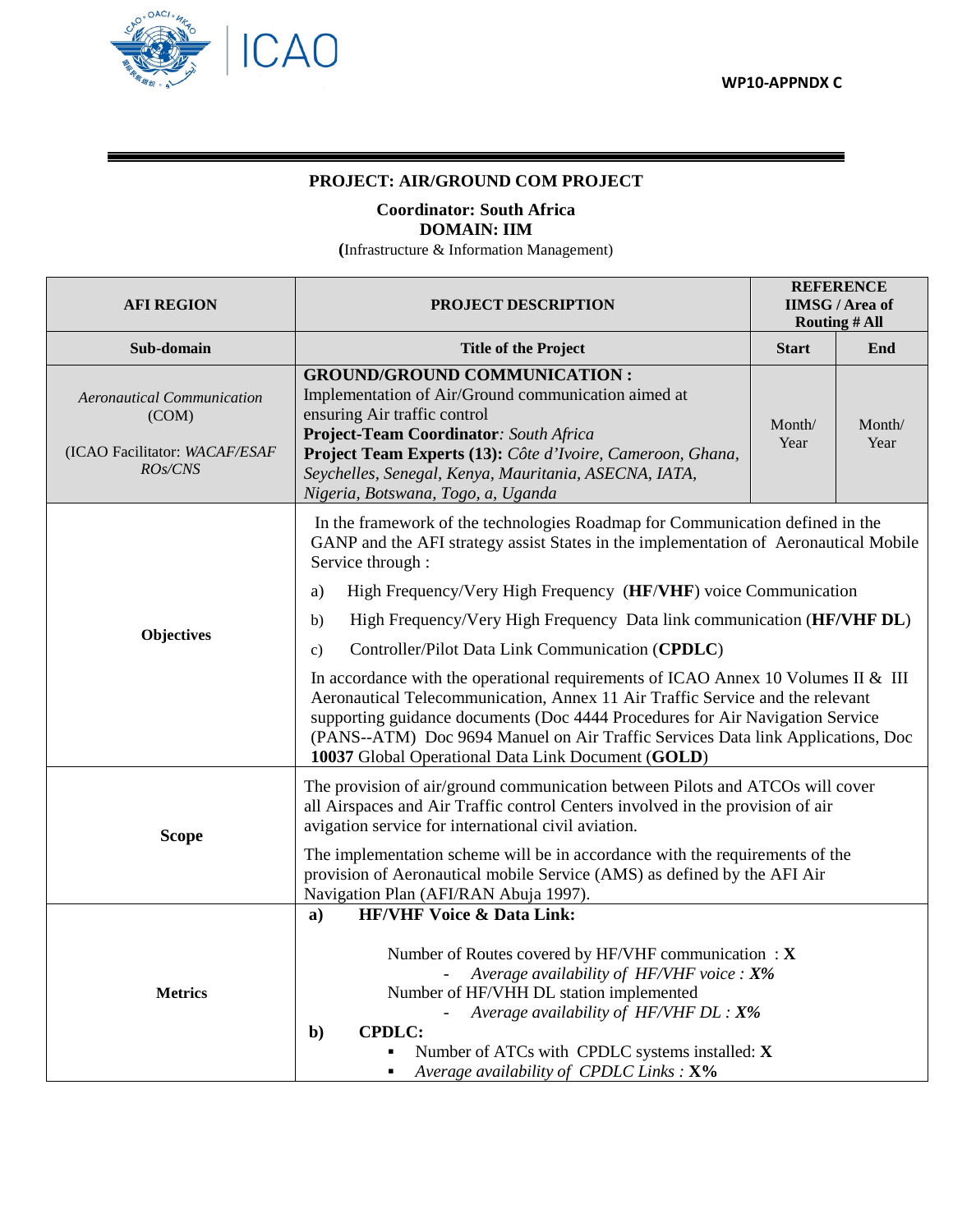

|  |  | <b>WP10-APPNDX C</b> |  |
|--|--|----------------------|--|
|--|--|----------------------|--|

| <b>AFI REGION</b>              | <b>PROJECT DESCRIPTION</b>                                                                                                                                                                                                                                                                                                                                                                                                                                                                                                                                                                                                                                                                                                                                                                                                                                                                                                                                                                                                                                                                                                                                                                          | <b>REFERENCE</b><br><b>IIMSG/Area of</b><br><b>Routing # All</b> |     |  |  |
|--------------------------------|-----------------------------------------------------------------------------------------------------------------------------------------------------------------------------------------------------------------------------------------------------------------------------------------------------------------------------------------------------------------------------------------------------------------------------------------------------------------------------------------------------------------------------------------------------------------------------------------------------------------------------------------------------------------------------------------------------------------------------------------------------------------------------------------------------------------------------------------------------------------------------------------------------------------------------------------------------------------------------------------------------------------------------------------------------------------------------------------------------------------------------------------------------------------------------------------------------|------------------------------------------------------------------|-----|--|--|
| Sub-domain                     | <b>Title of the Project</b>                                                                                                                                                                                                                                                                                                                                                                                                                                                                                                                                                                                                                                                                                                                                                                                                                                                                                                                                                                                                                                                                                                                                                                         | <b>Start</b>                                                     | End |  |  |
| Outcome                        | Air/Ground communication supporting enhanced aeronautical operational safety,<br>capacity and efficiency                                                                                                                                                                                                                                                                                                                                                                                                                                                                                                                                                                                                                                                                                                                                                                                                                                                                                                                                                                                                                                                                                            |                                                                  |     |  |  |
| <b>Strategy</b>                | All tasks will be carried out by COM experts nominated by AFI States participating in<br>the project, led by the Project-Team Coordinator and under the supervision of the<br>Project Facilitators (ROs/CNS, Dakar and Nairobi) through the IIM SG working<br>methodology. Upon completion of the tasks, the results will be sent to the Project<br>Facilitators as a final document for submission to, and if necessary approval by the<br>APIRG Projects Coordination Committee (APCC). For the purpose of collaborative<br>decision-making, meetings will be held with the areas involved.                                                                                                                                                                                                                                                                                                                                                                                                                                                                                                                                                                                                       |                                                                  |     |  |  |
| <b>Rationale/Justification</b> | HF/VHF Voice: The requirements for HF/VHF are contained in the AFI Air<br>a)<br>Navigation Plan (ANP), FASID TABLE CNS 2A (Aeronautical Mobile Service and<br><b>Aeronautical Mobile Satellite service-AMS &amp;AMSS</b> and Stations circuits have been<br>implemented in accordance with this AFI Air Navigation Plan. Significant<br>improvements are noted, notably with the implementation of aeronautical satellite<br>telecommunications. However the non- availability of Remote VHF encountered from<br>time to time results from the obsolescence of some VSAT technologies.<br>HF/VHF and Data Link: The regional requirements for HF/VHF Data Link<br>b)<br>remain to be updated by the project Team<br><b>CPDLC:</b> The introduction of datalink communication in the region associated<br>c)<br>with surveillance data processing systems with possible automation of the transfer and<br>coordination of Air Traffic between air traffic centers require an available digital<br>air/ground communication system. The implementation of CPDLC will bring more<br>accuracy in the exchanged messages and increase the availability of message<br>exchanges between ATCOs and pilots. |                                                                  |     |  |  |
| <b>Related Projects</b>        | All APIRG projects specifically related to:<br>$\checkmark$ PIA1-Improve Traffic flow through Runway Sequencing (AMAN/DMAN)- <b>B0-</b><br><b>RSEQ</b><br>$\checkmark$ PIA1-Increased Runway Throughput through optimized Wake Turbulence<br>Separation - B0-WAKE<br>$\checkmark$ PIA1- Improved Airport Operations through Airport – <b>B0-ACDM</b><br>PIA2- Service Improvement through Digital Aeronautical Information<br>✓<br>Management-B0-DIAM<br>PIA2-Meteorological information supporting enhanced operational<br>$\checkmark$<br>efficiency and safety- B0- MET<br>PIA3-Air Traffic Situational Awareness(ATSA)- B0- ASEP<br>✓<br>PIA3-Improved Operations through Enhanced En-Route Trajectories-BO-<br>✓<br><b>FRTO</b><br>PIA3-Improved flow performance through planning based on Network-<br>✓<br>wide view-B0-NOPS.<br>PIA3- Improved access to optimum Flight levels through Climb/Descent<br>$\checkmark$                                                                                                                                                                                                                                                                        |                                                                  |     |  |  |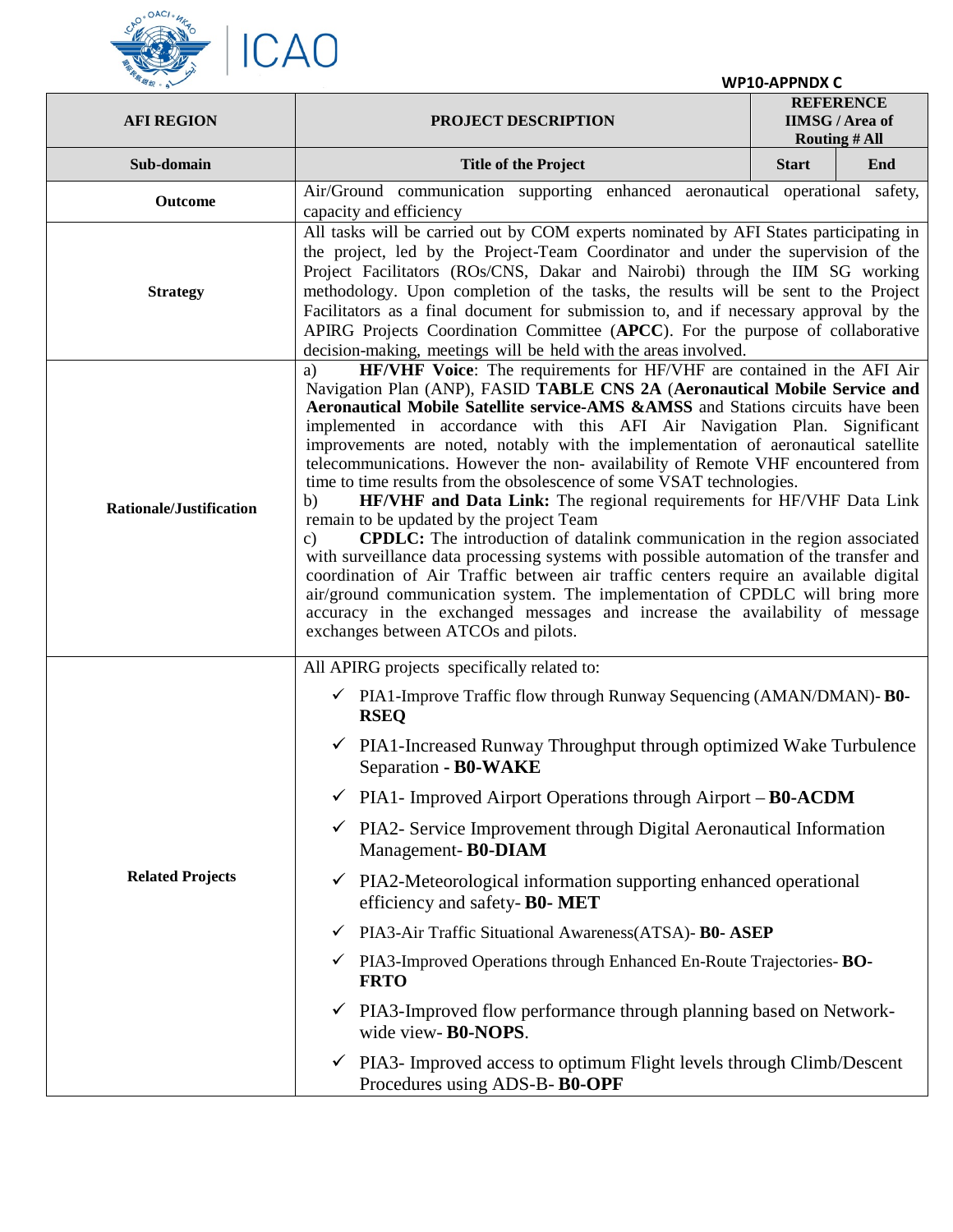

 $\overline{a}$ 

| <b>WP10-APPNDX C</b> |  |
|----------------------|--|
|----------------------|--|

| <b>AFI REGION</b>                                                                                                                             | PROJECT DESCRIPTION                                                                                                                                                                                                                                                                                                              |                     |                                                                                                                         | <b>REFERENCE</b><br><b>IIMSG/Area of</b><br><b>Routing # All</b> |                            |                 |
|-----------------------------------------------------------------------------------------------------------------------------------------------|----------------------------------------------------------------------------------------------------------------------------------------------------------------------------------------------------------------------------------------------------------------------------------------------------------------------------------|---------------------|-------------------------------------------------------------------------------------------------------------------------|------------------------------------------------------------------|----------------------------|-----------------|
| Sub-domain                                                                                                                                    |                                                                                                                                                                                                                                                                                                                                  |                     | <b>Title of the Project</b>                                                                                             |                                                                  | <b>Start</b>               | End             |
|                                                                                                                                               | PIA4- Improved Safety and Efficiency through the initial application of Data<br>Link En-Route- B0-TBO.<br>PIA4-Improved flexibility and Efficiency in Decent provides (CDO) - <b>B0-</b><br>$\checkmark$<br>CDO.<br>PIA4-Improved Flexibility and Efficiency Departure profiles-Continuous<br>✓<br>Climb Operations (CCO)-B0-CCO |                     |                                                                                                                         |                                                                  |                            |                 |
| <b>Project Deliverables</b>                                                                                                                   | Relationship<br>with the<br><b>Regional</b><br>Performance-<br><b>Objectives</b><br>(RPOs/PFFs) and<br><b>ASBU Modules</b>                                                                                                                                                                                                       | <b>KPI</b>          | <b>Responsible</b>                                                                                                      | <b>Status of</b><br>Implementation <sup>1</sup>                  | Date of<br><b>Delivery</b> | <b>Comments</b> |
|                                                                                                                                               |                                                                                                                                                                                                                                                                                                                                  | <b>HF/VHF/CPDLC</b> |                                                                                                                         |                                                                  |                            |                 |
| Implementation of HF & VHF<br>stations (Voice & data Link)                                                                                    | <b>AFI B0-ASEP</b><br><b>AFI B0-FRTO</b><br><b>AFI B0-CDO</b><br><b>AFI B0-CCO</b><br>PFF-CNS<br><b>AFI B0-ASEP</b>                                                                                                                                                                                                              |                     | <b>AFI COM</b><br>Project<br>Coordinators<br><b>AFI COM</b><br>✓<br>Project Team<br>Leader<br><b>AFI COM</b><br>Project |                                                                  | December<br>2019           |                 |
| Implementation/Operation of<br><b>CPDLC</b> Circuits                                                                                          | <b>AFI B0-FRTO</b><br><b>AFI B0-CDO</b><br>AFI B0-CCO.<br>PFF-CNS                                                                                                                                                                                                                                                                |                     | Coordinators<br><b>AFI COM</b><br>✓<br>Project Team<br>Leader                                                           |                                                                  | December<br>2019           |                 |
| Teleconferences,<br>Workshops/Seminars, meetings<br>(French and English) on<br>VHF/CPDLC systems operation<br>and their implementation scheme | <b>AFI B0-ASEP</b><br><b>AFI B0-FRTO</b><br><b>AFI B0-CDO</b><br><b>AFI B0-CCO</b><br>PFF-CNS                                                                                                                                                                                                                                    |                     | <b>AFI COM</b><br>Project<br>Coordinators<br><b>AFI COM</b><br>✓<br>Project Team<br>Leader                              |                                                                  | <b>TBD</b>                 |                 |
| Implementation/sharing and<br>operation of Remote VHF<br>systems                                                                              | <b>AFI B0-ASEP</b><br><b>AFI B0-FRTO</b><br><b>AFI B0-CDO</b><br><b>AFI B0-CCO</b><br>PFF-CNS                                                                                                                                                                                                                                    |                     | <b>AFI COM</b><br>Project<br>Coordinators<br><b>AFI COM</b><br>✓<br>Project Team<br>Leader                              |                                                                  | <b>TBD</b>                 |                 |